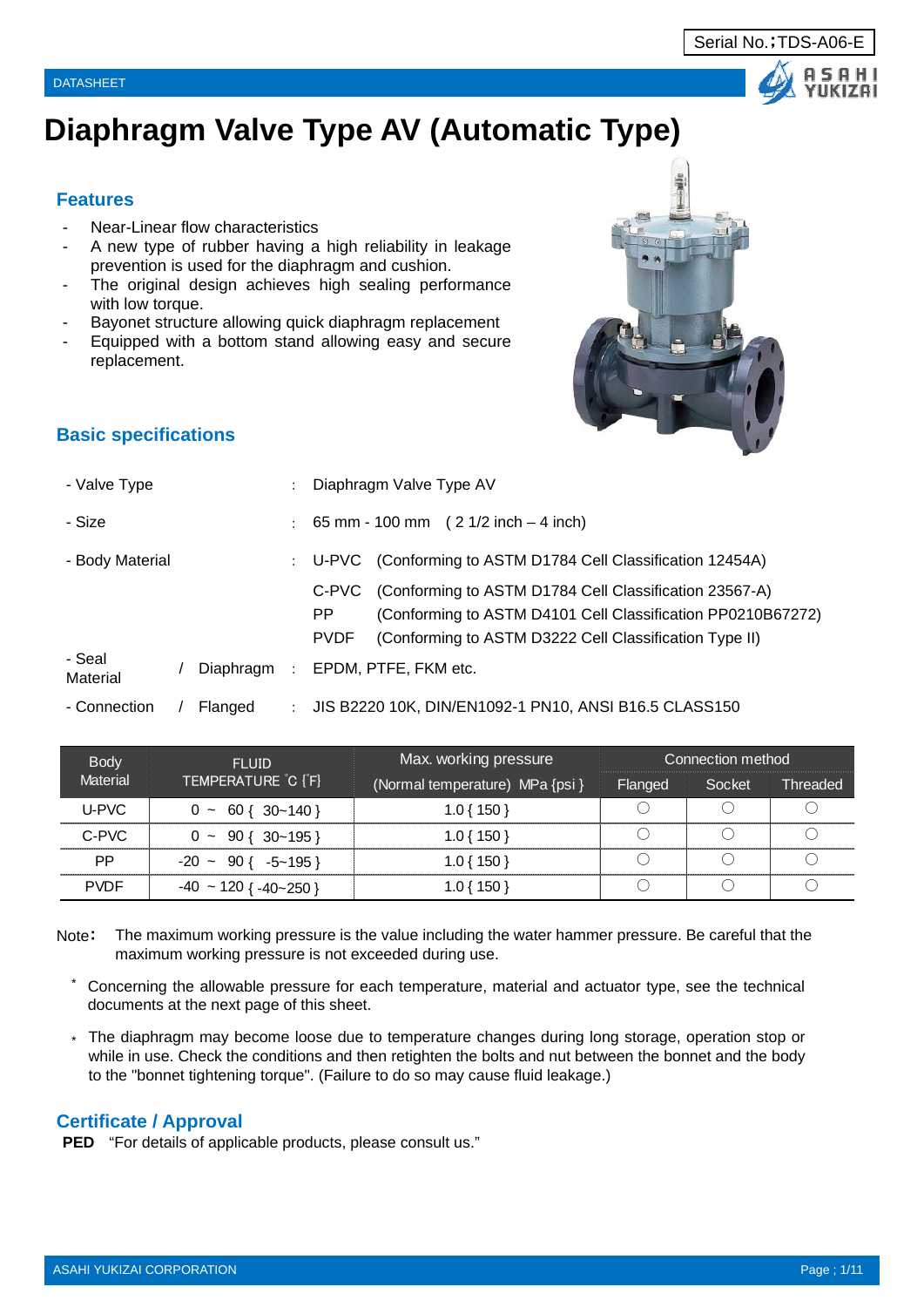

#### **Working pressure vs. Temperature**





MAXIMUM WORKNG PRESSURE MPa {psi}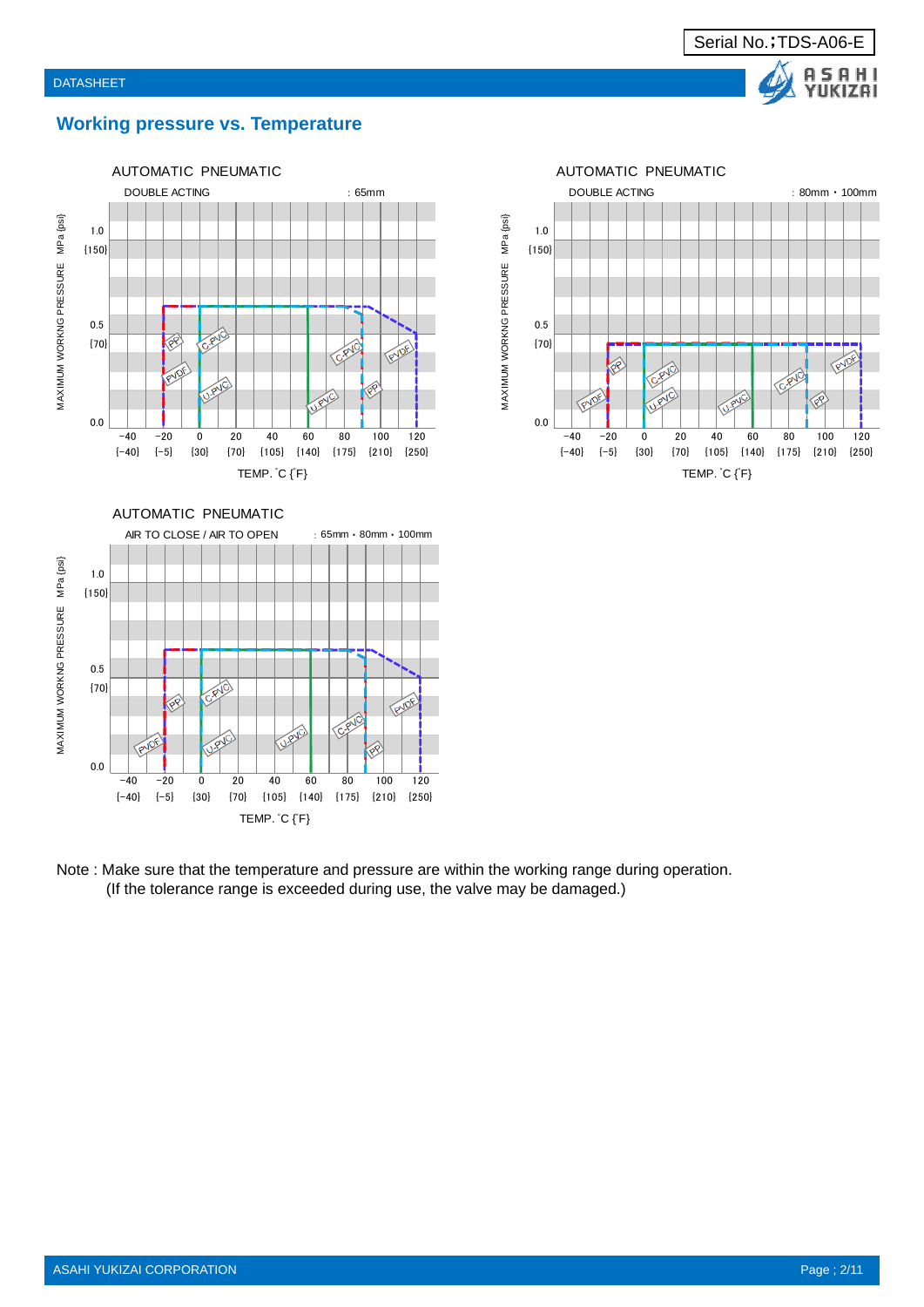

## **Product dimension**

## [ AUTOMATIC PNEUMATIC TYPE AV DOUBLE ACTING]





(ENSAT FITTING MOUNTING HOLE)

| JIS, DIN (Unit: mm) |       |                |     |     |       |     |                |                |     |     | <b>JIS10K</b>  |                   | <b>DIN PN10</b> |                |                   |  |
|---------------------|-------|----------------|-----|-----|-------|-----|----------------|----------------|-----|-----|----------------|-------------------|-----------------|----------------|-------------------|--|
|                     |       |                |     |     |       |     |                |                |     |     |                |                   |                 |                |                   |  |
| mm                  | $D_1$ | D <sub>2</sub> | A   | Н   | $H_1$ | S   | S <sub>1</sub> | S <sub>2</sub> | P   |     | U-PVC<br>C-PVC | PP<br><b>PVDF</b> |                 | U-PVC<br>C-PVC | PP<br><b>PVDF</b> |  |
| 65                  | 171   | 208            | 103 | 323 | 61    | 85  | M8             | 15             | 1/4 | 250 | 22             | 23                | 290             | 22             | 22                |  |
| 80                  | 195   | 208            | 103 | 354 | 63    | 100 | M12            | 22             | 1/4 | 280 | 22             | 23                | 310             | 24             | 24                |  |
| 100                 | 235   | 250            | 120 | 417 | 78    | 120 | M12            | 22             | 1/4 | 340 | 22             | 24 <sub>1</sub>   | 350             | 24             | 26                |  |
|                     |       |                |     |     |       |     |                |                |     |     |                |                   |                 |                |                   |  |

|      | ANSI (Unit: inch) |       |                |      |       |       |      |                |                |     | <b>ANSI CLASS150</b>        |                |                |                    |
|------|-------------------|-------|----------------|------|-------|-------|------|----------------|----------------|-----|-----------------------------|----------------|----------------|--------------------|
|      |                   |       |                |      |       |       |      |                |                |     |                             |                |                |                    |
| inch | mm                | $D_1$ | D <sub>2</sub> | A    | Н     | $H_1$ | S    | S <sub>1</sub> | S <sub>2</sub> | P   | <b>GRINNELL</b><br>STANDARD | AV<br>STANDARD | U-PVC<br>C-PVC | ipp<br><b>PVDF</b> |
| 21/2 | 65                | 6.73  | 8.19           | 4.06 | 12.72 | 2.40  | 3.35 | M8             | 0.59           | 1/4 |                             | 9.84           | 0.87           | 0.91               |
| 3    | 80                | 7.68  | 8.19           | 4.06 | 13.94 | 2.48  | 3.94 | M12            | 0.87           | 1/4 | 10.37                       | 11.02          | 0.87           | 0.91               |
| 4    | 100               | 9.25  | 9.84           | 4.72 | 16.42 | 3.07  | 4.72 | M12            | 0.87           | 1/4 | 12.93                       | 13.39          | 0.87           | 0.94               |

#### ACTUATOR SELECTION CHART

|        | <b>SIZE</b>      | <b>ACTUATOR TYPE</b> |
|--------|------------------|----------------------|
|        | 65mm( 2 1/2inch) | AV-1DA               |
| 80mm(  | $3$ inch)        | $AV-2DA$             |
| 100mm( | 4inch)           | AV-3DA               |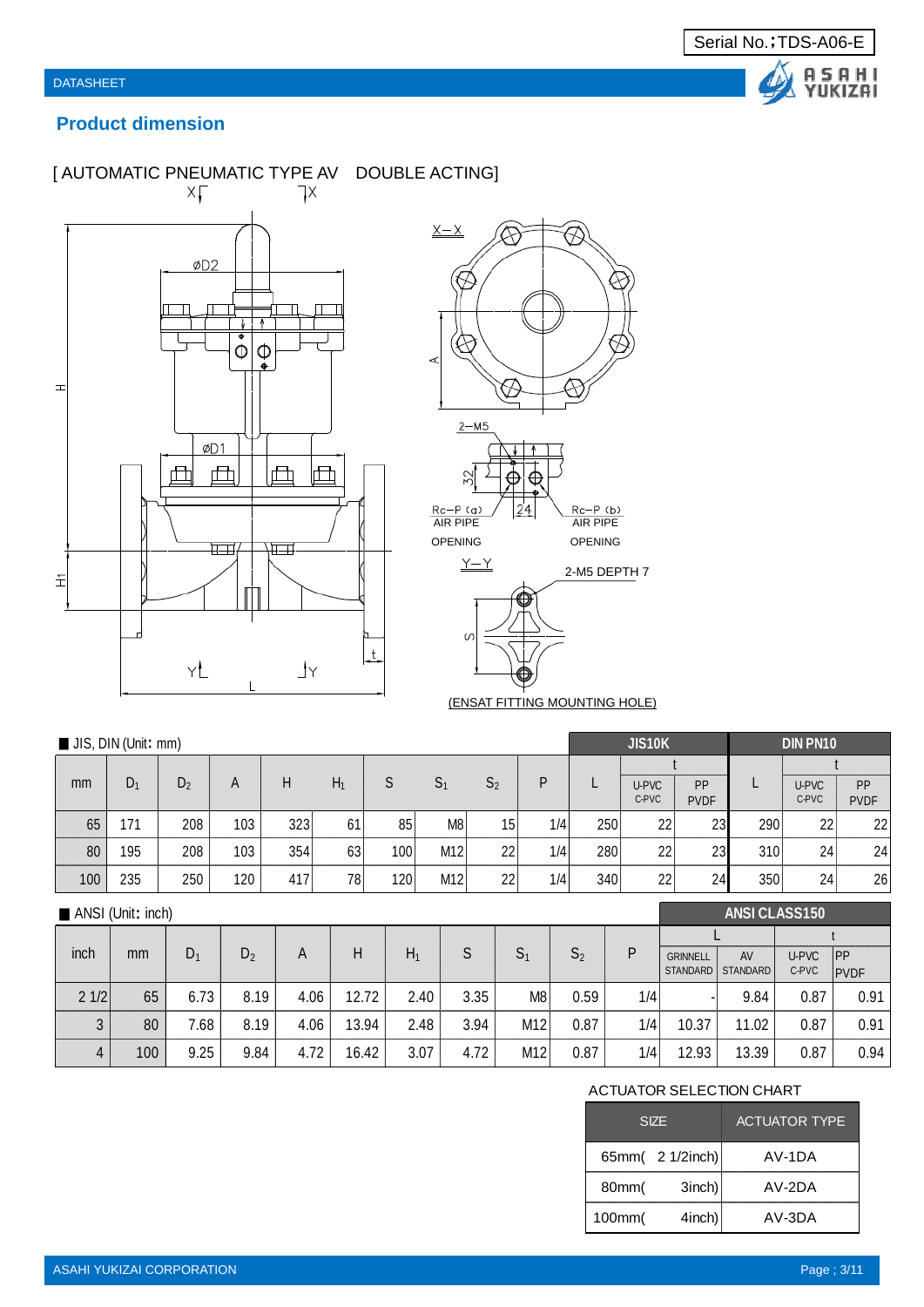## [ AUTOMATIC PNEUMATIC TYPE AV AIR TO OPEN]



|                                  |  | ဖွို့ ပွ |                  |
|----------------------------------|--|----------|------------------|
| S <sub>4</sub><br>S <sub>5</sub> |  |          | $4-\emptyset$ S8 |

(ENSAT FITTING MOUNTING HOLE)

| JIS, DIN (Unit: mm) |                |                |     |     |    |                |                 |       |       |                |     |                |       |     |     | <b>JIS10K</b>  |                          |     | <b>DIN PN10</b> |                   |
|---------------------|----------------|----------------|-----|-----|----|----------------|-----------------|-------|-------|----------------|-----|----------------|-------|-----|-----|----------------|--------------------------|-----|-----------------|-------------------|
|                     |                |                |     |     |    |                |                 |       |       |                |     |                |       |     |     |                |                          |     |                 |                   |
| mm                  | D <sub>1</sub> | D <sub>2</sub> | H   | H۱  | S  | 5 <sub>1</sub> | S <sub>2</sub>  | $S_3$ | $S_4$ | S <sub>5</sub> | 56  | S <sub>7</sub> | $S_8$ | D   | ட   | U-PVC<br>C-PVC | <b>PP</b><br><b>PVDF</b> |     | U-PVC<br>C-PVC  | PP<br><b>PVDF</b> |
| 65                  | 171            | 280            | 473 | 61  | 85 | M <sub>8</sub> | 15 <sub>1</sub> |       |       |                |     |                |       | 1/4 | 250 | 22             | 23                       | 290 | 22              | 22                |
| 80                  | 195            | 305            | 550 | 109 |    |                |                 | 12    | 180   | 220            | 175 | 215            | 19    | 1/4 | 280 | 22             | 23                       | 310 | 24              | 24                |
| 100                 | 235            | 385            | 601 | 119 |    |                |                 | 15    | 230   | 270            | 220 | 260            | 19    | 1/4 | 340 | 22             | 24                       | 350 | 24              | 26                |

| ANSI (Unit: inch) |     |       |                |             |       |      |                |                |       |       |       |       |                |       |     |                 | <b>ANSI CLASS150</b>    |       |             |
|-------------------|-----|-------|----------------|-------------|-------|------|----------------|----------------|-------|-------|-------|-------|----------------|-------|-----|-----------------|-------------------------|-------|-------------|
|                   |     |       |                |             |       |      |                |                |       |       |       |       |                |       |     |                 |                         |       |             |
| inch              | mm  | $D_1$ | D <sub>2</sub> | н           | $H_1$ | s    | S <sub>1</sub> | S <sub>2</sub> | $S_3$ | $S_4$ | $S_5$ | $S_6$ | S <sub>7</sub> | $S_8$ | P   | <b>GRINNELL</b> | AV<br>STANDARD STANDARD | U-PVC | <b>IPP</b>  |
|                   |     |       |                |             |       |      |                |                |       |       |       |       |                |       |     |                 |                         | C-PVC | <b>PVDF</b> |
| 21/2              | 65  | 6.73  | 11.02          | 18.62       | 2.40  | 3.35 | M <sub>8</sub> | 0.59           |       |       |       |       |                |       | 1/4 |                 | 9.84                    | 0.87  | 0.91        |
| 3                 | 80  | 7.68  | 12.01          | 21.65       | 4.29  |      |                |                | 0.47  | 7.09  | 8.66  | 6.89  | 8.46           | 0.75  | 1/4 | 10.37           | 11.02                   | 0.87  | 0.91        |
| 4                 | 100 | 9.25  |                | 15.16 23.66 | 4.69  |      |                |                | 0.59  | 9.06  | 10.63 | 8.66  | 10.24          | 0.75  | 1/4 | 12.93           | 13.39                   | 0.87  | 0.94        |

#### ACTUATOR SELECTION CHART

| <b>SIZE</b>     |           | <b>ACTUATOR TYPE</b> |
|-----------------|-----------|----------------------|
| 65mm(2 1/2inch) |           | $AV-1AO$             |
| 80mm(           | $3$ inch) | $AV-2AO$             |
| 100mm(          | $4$ inch) | $AV-3AO$             |

Serial No.;TDS-A06-E

Δ

A S A H I<br>YUKIZAI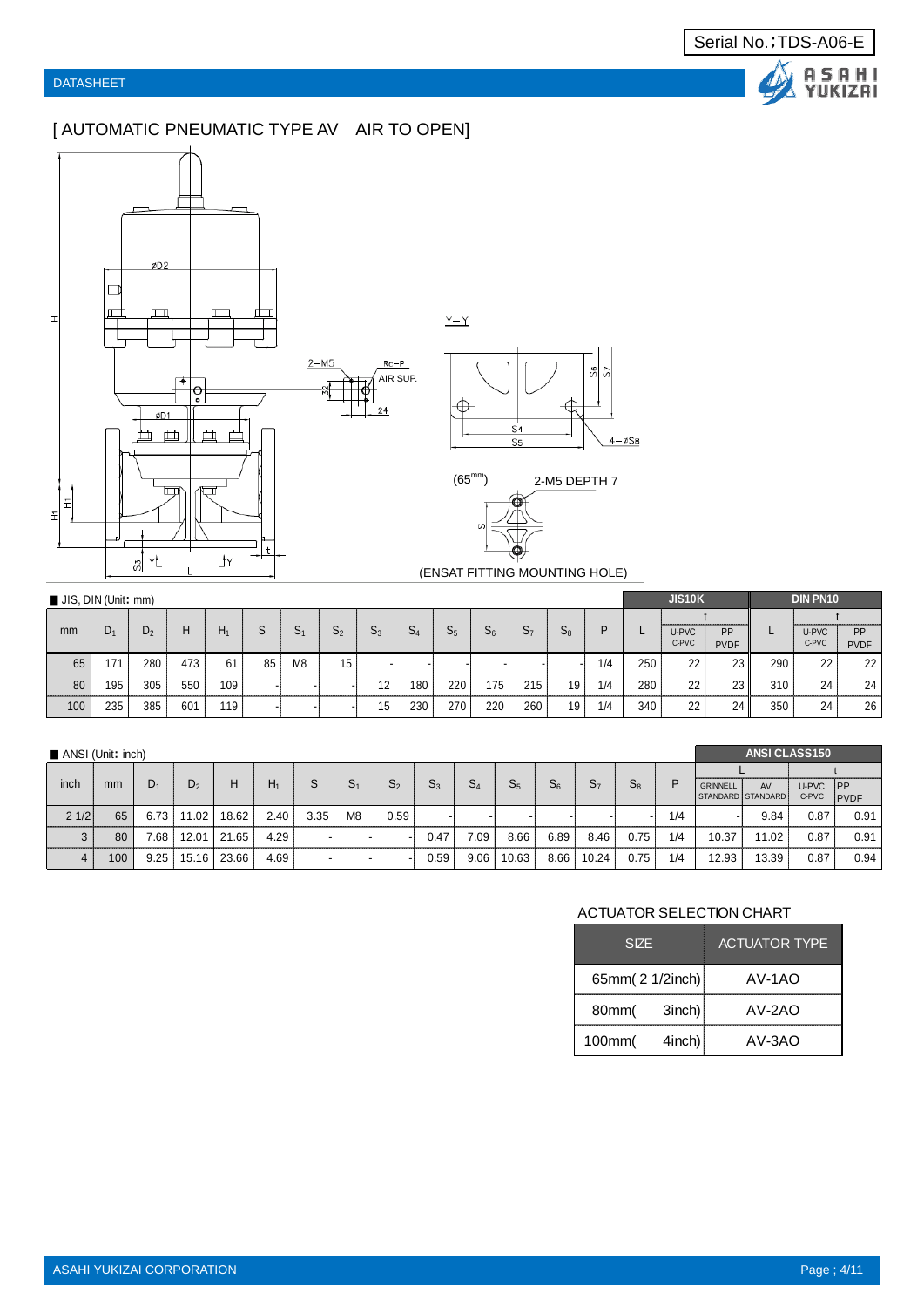## [ AUTOMATIC PNEUMATIC TYPE AV AIR TO CLOSE]







(ENSAT FITTING MOUNTING HOLE)

|     | JIS, DIN (Unit: mm) |     |     |     |    |                |    |                   |     |     |       |     |       |     |     | <b>JIS10K</b>  |                   | <b>DIN PN10</b> |                |                   |
|-----|---------------------|-----|-----|-----|----|----------------|----|-------------------|-----|-----|-------|-----|-------|-----|-----|----------------|-------------------|-----------------|----------------|-------------------|
| mm  | D,                  | D,  | н   |     |    |                | S, | r.                |     | r   | $S_6$ | r.  | r     | D   |     |                |                   |                 |                |                   |
|     |                     |     |     | Π۱  |    | ەت             |    | ავ                | 54  | 55  |       | 57  | $S_8$ |     |     | U-PVC<br>C-PVC | PP<br><b>PVDF</b> | -               | U-PVC<br>C-PVC | PP<br><b>PVDF</b> |
| 65  | 171                 | 280 | 423 | 61  | 85 | M <sub>8</sub> | 15 |                   |     |     |       |     |       | 1/4 | 250 | 22             | 23 <sub>1</sub>   | 290             | 22             | 22                |
| 80  | 195                 | 305 | 455 | 109 |    |                |    | $12 \overline{ }$ | 180 | 220 | 175   | 215 | 19    | 1/4 | 280 | 22             | 23                | 310             | 24             | 24                |
| 100 | 235                 | 385 | 582 | 119 |    |                |    | 15                | 230 | 270 | 220   | 260 | 19    | 1/4 | 340 | 22             | 24                | 350             | 24             | 26                |

| ANSI (Unit: inch) |               |       |                |       |       |      |                |                |       |       |                |       |                |       |     | <b>ANSI CLASS150</b> |       |          |              |  |
|-------------------|---------------|-------|----------------|-------|-------|------|----------------|----------------|-------|-------|----------------|-------|----------------|-------|-----|----------------------|-------|----------|--------------|--|
|                   |               |       |                |       |       |      |                |                |       |       |                |       |                |       |     |                      |       |          |              |  |
| inch              | <sub>mm</sub> | $D_1$ | D <sub>2</sub> | н     | $H_1$ | S    | S <sub>1</sub> | S <sub>2</sub> | $S_3$ | $S_4$ | S <sub>5</sub> | $S_6$ | S <sub>7</sub> | $S_8$ | D   | <b>GRINNELL</b>      | AV    | U-PVC PP |              |  |
|                   |               |       |                |       |       |      |                |                |       |       |                |       |                |       |     | STANDARD STANDARD    |       | C-PVC    | <b>IPVDF</b> |  |
| 21/2              | 65            | 6.73  | 11.02          | 16.65 | 2.40  | 3.35 | M <sub>8</sub> | 0.59           |       |       |                |       |                |       | 1/4 |                      | 9.84  | 0.87     | 0.91         |  |
|                   | 80            | 7.68  | 12.01          | 17.91 | 4.29  |      |                |                | 0.47  | 7.09  | 8.66           | 6.89  | 8.46           | 0.75  | 1/4 | 10.37                | 11.02 | 0.87     | 0.91         |  |
|                   | 100           | 9.25  | 15.16          | 22.91 | 4.69  |      |                |                | 0.59  | 9.06  | 10.63          | 8.66  | 10.24          | 0.75  | 1/4 | 12.93                | 13.39 | 0.87     | 0.94         |  |

#### ACTUATOR SELECTION CHART

| <b>SIZE</b>         | <b>ACTUATOR TYPE</b> |
|---------------------|----------------------|
| 65mm(2 1/2inch)     | $AV-1AS$             |
| $3$ inch)<br>80mm(  | AV-2AS               |
| $4$ inch)<br>100mm( | $AV-3AS$             |

Serial No.;TDS-A06-E

Δ

A S A H I<br>YUKIZAI

**Parts list**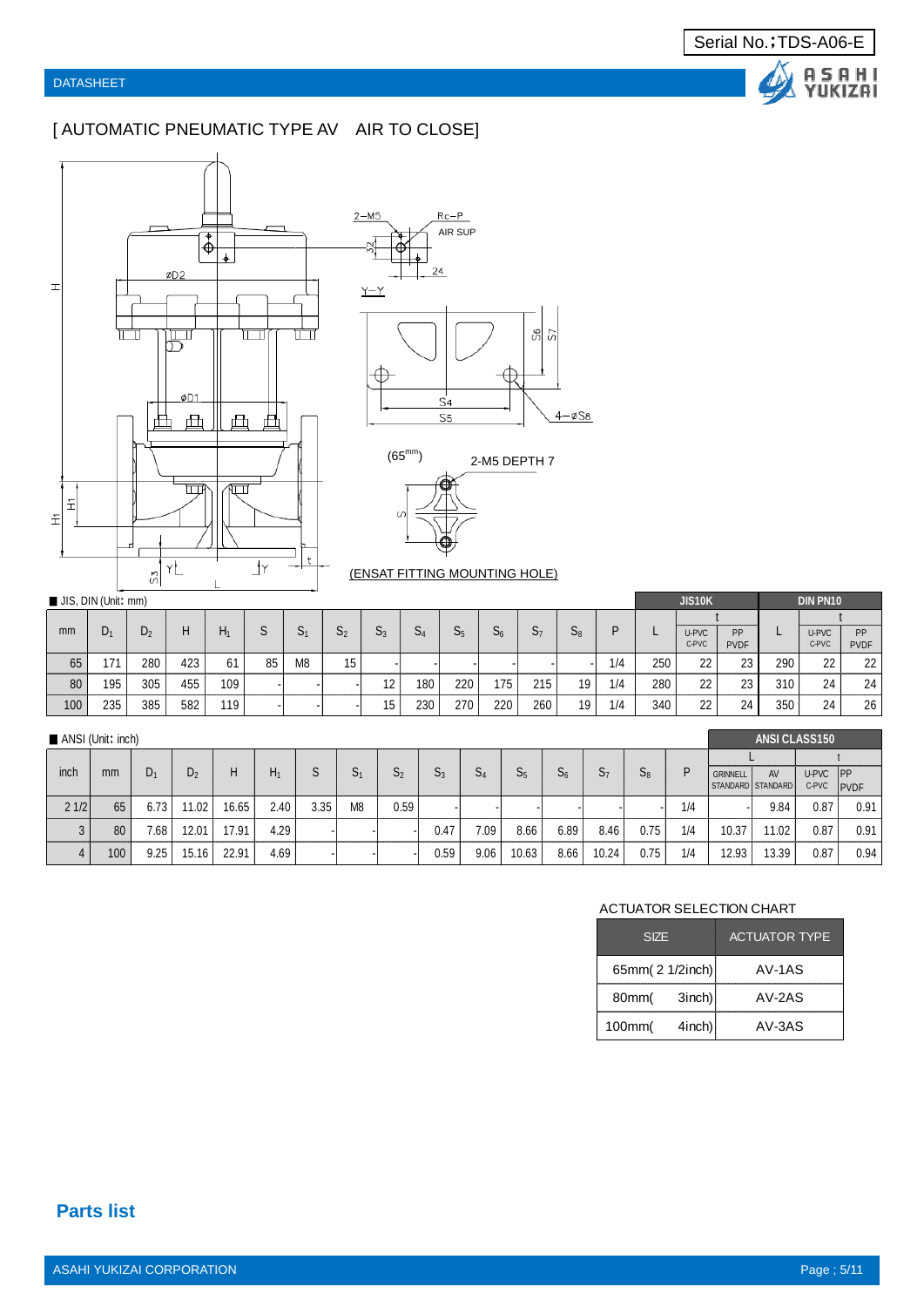





Serial No.;TDS-A06-E

A S A H I<br>YUKIZAI

In case material of Diaphragm is PTFE





In case material of diaphragm In Case of PVDF Body is PTFE with cushion cover.

| PART NO./NAME                  | QTY | <b>MATERIAL</b>         | PART NO./NAME                | QTY | <b>MATERIAL</b>             | PART NO./NAME          | QTY            | <b>MATERIAL</b>             |
|--------------------------------|-----|-------------------------|------------------------------|-----|-----------------------------|------------------------|----------------|-----------------------------|
| <b>BODY</b>                    |     | PVC, C-PVC, PP, PVDF    | 18 $ BOLT \cdot NUT(A) $     |     | <b>STAINLESS STEEL</b>      | 44 O-RING (D)          |                | <b>NBR</b>                  |
| 1a IINSERTED NUT               |     | <b>COPPER ALLOY</b>     | 19 CONICAL SPRING WASHER (A) |     | <b>STAINLESS STEEL</b>      | 45 $O-RING$ (E)        |                | <b>NBR</b>                  |
|                                |     | Used for                |                              |     |                             | 46 O-RING (F)          |                | <b>NBR</b>                  |
|                                |     | PVC, C-PVC, PP Body     | 24 ENSAT FOR BODY            |     | 2 <b>COPPER ALLOY</b>       | 89 COMPRESSOR PIN      |                | <b>ISTAINLESS STEEL</b>     |
| 3 DIAPHRAGM                    |     | EPDM. PTFE. Others      | $31$ STEM $(A)$              |     | <b>ISTAINLESS STEEL</b>     | 90 STUD BOLT NUT       |                | 4Sets STAINLESS STEEL       |
| 3a INSERTED METAL OF DIAPHRAGM |     | <b>STAINLESS STEEL</b>  | 34 CYLINDER BODY             |     | <b>CAST ALUMINIUM ALLOY</b> | 94 METAL OF COMPRESSOR |                | <b>STAINLESS STEEL</b>      |
| 3b DIAPHRAGM PIN               |     | <b>STAINLESS STEEL</b>  |                              |     | Epoxy Coat                  | 99 VALVE SHEET         |                | <b>STAINLESS STEEL</b>      |
| 4 CUSHION                      |     | EPDM                    | 35 CYLINDER BONNET           |     | <b>CAST ALUMINIUM ALLOY</b> | 100 SHEET GASKET (A)   |                | EPDM                        |
|                                |     | Used for PTFE Diaphragm |                              |     | Epoxy Coat                  | 101 SHEET GASKET (B)   |                | <b>INBR</b>                 |
| 5 CUSHION COVER                |     | Nothing, PVDF           | 39 BOLT (A)                  |     | <b>ISTAINLESS STEEL</b>     | 103 PISTON             |                | <b>CAST ALUMINIUM ALLOY</b> |
|                                |     | Used for PTFE Diaphragm | 43 STOPPER                   |     | <b>STAINLESS STEEL</b>      | 104 STEM PIN           |                | <b>SPRING STEEL</b>         |
| 6 COMPRESSOR                   |     | PVDF                    |                              |     |                             | $105$ O-RING (H)       | $\overline{2}$ | <b>NBR</b>                  |
| 11 GAUGE COVER                 |     | <b>IPC</b>              |                              |     |                             |                        |                |                             |

Diaphragms except EPDM and PTFE are available in FKM, VIFLON®C (FKM-C), VIFLON®F (FKM-F), CPE, CSM, NBR and IIR when required. The shape and appearance of assembly differ a little with nominal size compared to this drawing.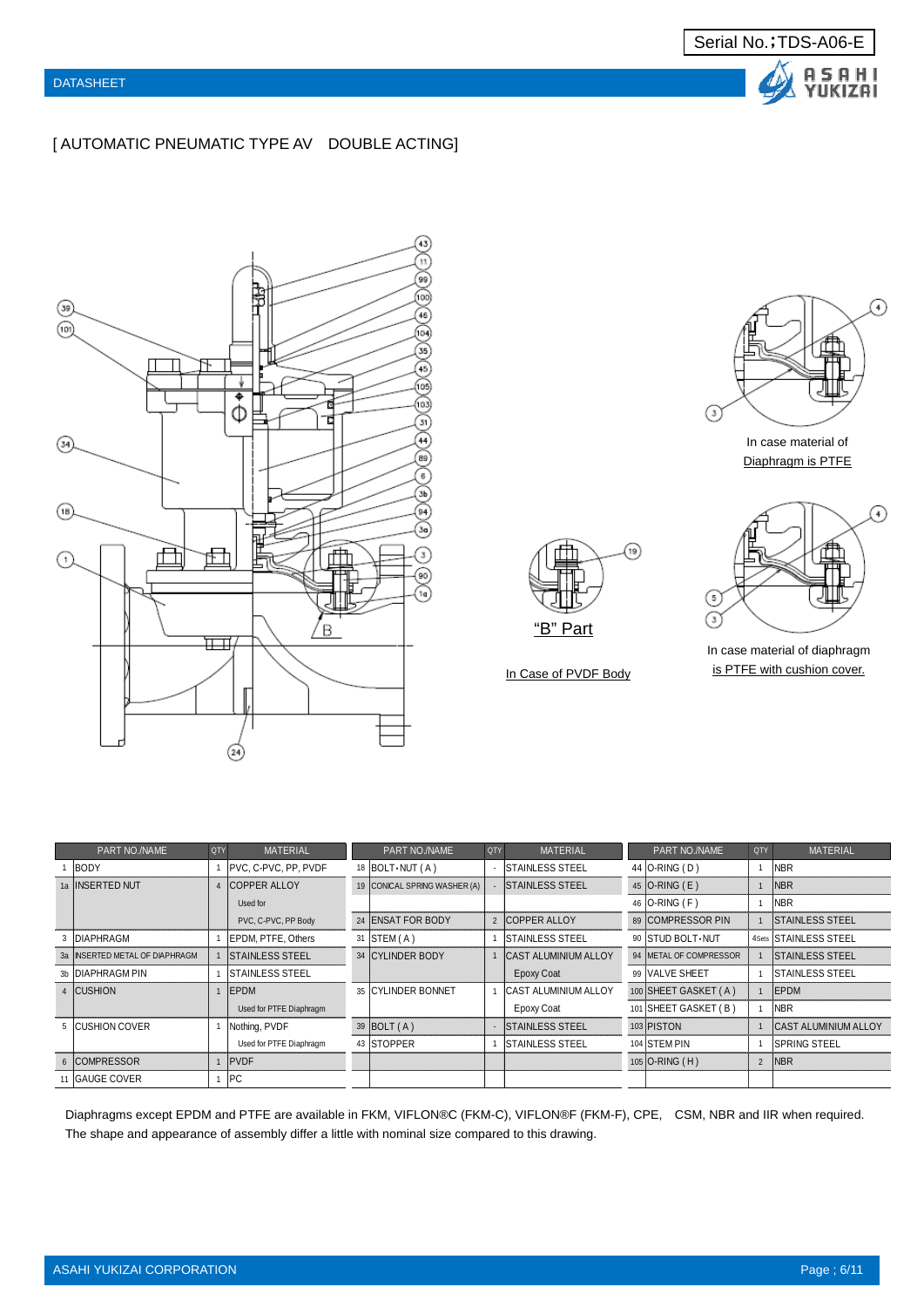#### [ AUTOMATIC PNEUMATIC TYPE AV AIR TO OPEN]





In case material of Diaphragm is PTFE



Serial No.;TDS-A06-E

A S A H I<br>YUKIZAI

In case material of diaphragm is PTFE with cushion cover.



 $(65^{mm}$ 

 $\underline{Y-Y}$ 



In Case of PVDF Body

"B" Part

| PART NO./NAME                    | QTY | <b>MATERIAL</b>              |    | PART NO./NAME      | <b>QTY</b> | <b>MATERIAL</b>             | PART NO./NAME               | QTY            | <b>MATERIAL</b>             |
|----------------------------------|-----|------------------------------|----|--------------------|------------|-----------------------------|-----------------------------|----------------|-----------------------------|
| <b>BODY</b>                      |     | PVC, C-PVC, PP, PVDF         |    | 24 ENSAT FOR BODY  |            | 2 COPPER ALLOY              | 89 COMPRESSOR PIN           |                | <b>STAINLESS STEEL</b>      |
| 1a INSERTED NUT                  |     | 4 COPPER ALLOY               |    |                    |            | Used for Size 65mm          | 90 STUD BOLT NUT            | 4Sets          | <b>STAINLESS STEEL</b>      |
|                                  |     | Used for PVC,C-PVC,PP Body   | 31 | SETM(A)            |            | <b>COPPER ALLOY</b>         | 94 METAL OF COMPRESSOR      |                | <b>STAINLESS STEEL</b>      |
|                                  |     | <b>ISTAINLESS STEEL</b>      |    | 34 CYLINDER BODY   |            | <b>CAST ALUMINIUM ALLOY</b> | 99 VALVE SHEET              |                | <b>STAINLESS STEEL</b>      |
|                                  |     | Used for PVDF Body           |    |                    |            | Epoxy Coat                  | 100 SHEET GASKET (A)        |                | EPDM                        |
| <b>DIAPHRAGM</b>                 |     | EPDM, PTFE, Others           |    | 35 CYLINDER BONNET |            | CAST ALUMINIUM ALLOY        | 101 SHEET GASKET (B)        |                | <b>NBR</b>                  |
| 3a   INSERTED METAL OF DIAPHRAGM |     | <b>ISTAINLESS STEEL</b>      |    |                    |            | Epoxy Coat                  | 102 SPRING WASHER (A)       |                | <b>SPRING STEEL</b>         |
| 3b IDIAPHRAGM PIN                |     | <b>ISTAINLESS STEEL</b>      |    | $39$ BOLT $(A)$    |            | <b>STAINLESS STEEL</b>      | 103 PISTON                  |                | <b>CAST ALUMINIUM ALLOY</b> |
| 4 CUSHION                        |     | <b>IEPDM</b>                 | 41 | INDICATING LOD     |            | <b>ISTAINLESS STEEL</b>     | 105 O-RING (H)              | $\overline{2}$ | <b>NBR</b>                  |
| 5 <b>CUSHION COVER</b>           |     | Nothing, PVDF                |    | 43 STOPPER (B)     |            | <b>ISTAINLESS STEEL</b>     | 106 STAND                   |                | <b>CAST ALUMINIUM ALLOY</b> |
|                                  |     | Used for PTFE Diaphragm      |    | 44   O-RING (D)    |            | <b>NBR</b>                  |                             |                | Epoxy Coat                  |
| 6 COMPRESSOR                     |     | <b>IPVDF</b>                 |    | 45   O-RING (E)    |            | <b>NBR</b>                  |                             |                | Used for Size 80,100mm      |
| 11 GAUGE COVER                   |     | IPC.                         |    | 48   SPRING (A)    |            | <b>SPRING STEEL</b>         | 107 LOCK NUT                | $\overline{2}$ | <b>Chromized STEEL</b>      |
| 18   $BOLT\cdot NUT(A)$          |     | 4Sets STAINLESS STEEL        |    | 49   SPRING (B)    |            | <b>ISPRING STEEL</b>        | 108 CHECK VALVE FOR EXHAUST |                | <b>COPPER ALLOY</b>         |
| 19 CONICAL SPRING WASHER (A)     |     | <b>8Sets STAINLESS STEEL</b> |    |                    |            | Used for Size 100mm         |                             |                |                             |
|                                  |     | Used for PVDF Body           |    |                    |            |                             |                             |                |                             |

Diaphragms except EPDM and PTFE are available in FKM, VIFLON®C (FKM-C), VIFLON®F (FKM-F), CPE, CSM, NBR and IIR when required. The shape and appearance of assembly differ a little with nominal size compared to this drawing.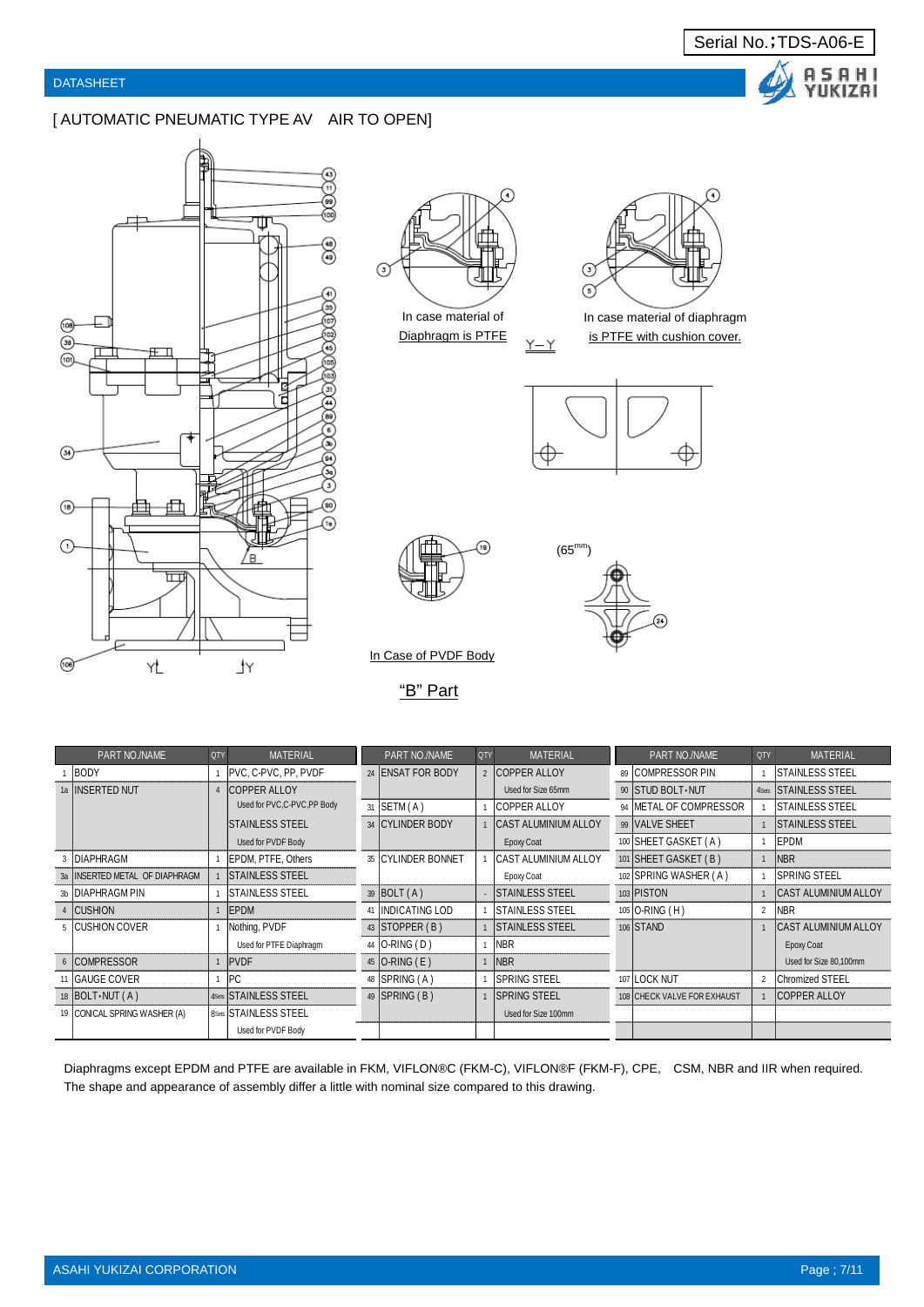#### [ AUTOMATIC PNEUMATIC TYPE AV AIR TO CLOSE]





(าร



Serial No.;TDS-A06-E

A Ÿ

I S A H I<br>'UKIZAI

In case material of diaphragm is PTFE with cushion cover.





| PART NO./NAME                  | QTY | <b>MATERIAL</b>            | PART NO./NAME                | QTY            | <b>MATERIAL</b>             | PART NO./NAME               | QTY            | <b>MATERIAL</b>             |
|--------------------------------|-----|----------------------------|------------------------------|----------------|-----------------------------|-----------------------------|----------------|-----------------------------|
| <b>BODY</b>                    |     | PVC, C-PVC, PP, PVDF       | 19 CONICAL SPRING WASHER (A) |                | 8Sets STAINLESS STEEL       | 89 COMPRESSOR PIN           |                | <b>ISTAINLESS STEEL</b>     |
| 1a IINSERTED NUT               |     | <b>COPPER ALLOY</b>        |                              |                | Used for PVDF Body          | 90 STUD BOLT NUT            |                | 4Sets STAINLESS STEEL       |
|                                |     | Used for PVC,C-PVC,PP Body | 24 ENSAT FOR BODY            | $\overline{2}$ | <b>COPPER ALLOY</b>         | 94 METAL OF COMPRESSOR      |                | <b>ISTAINLESS STEEL</b>     |
|                                |     | <b>STAINLESS STEEL</b>     |                              |                | Used for Size 65mm          | 99 VALVE SHEET              |                | <b>STAINLESS STEEL</b>      |
|                                |     | Used for PVDF Body         | 31 SETM (A)                  |                | ISTAINLESS STEEL            | 100 SHEET GASKET (A)        |                | EPDM                        |
| <b>DIAPHRAGM</b>               |     | EPDM, PTFE, Others         | 34 CYLINDER BODY             |                | <b>CAST ALUMINIUM ALLOY</b> | 101 SHEET GASKET (B)        |                | NBR <sup>1</sup>            |
| 3a INSERTED METAL OF DIAPHRAGM |     | <b>STAINLESS STEEL</b>     |                              |                | Epoxy Coat                  | 102 SPRING WASHER (A)       |                | <b>ISPRING STEEL</b>        |
| 3b DIAPHRAGM PIN               |     | <b>STAINLESS STEEL</b>     | 35 CYLINDER BONNET           |                | <b>CAST ALUMINIUM ALLOY</b> | 103 PISTON                  |                | <b>CAST ALUMINIUM ALLOY</b> |
| 4 CUSHION                      |     | EPDM                       |                              |                | Epoxy Coat                  | 105 O-RING (H)              | $\overline{2}$ | <b>NBR</b>                  |
| 5 CUSHION COVER                |     | Nothing, PVDF              | $39$ BOLT $(A)$              |                | <b>STAINLESS STEEL</b>      | 106 STAND                   |                | <b>CAST ALUMINIUM ALLOY</b> |
|                                |     | Used for PTFE Diaphragm    | 43 STOPPER (B)               |                | <b>ISTAINLESS STEEL</b>     |                             |                | Epoxy Coat                  |
| 6 COMPRESSOR                   |     | <b>PVDF</b>                | 45 $O-RING(E)$               |                | NBR                         |                             |                | Used for Size 80,100mm      |
| 11 GAUGE COVER                 |     | <b>IPC</b>                 | 46 O-RING (F)                |                | <b>NBR</b>                  | 107 LOCK NUT                | $\overline{2}$ | <b>IChromized STEEL</b>     |
| 18 $ BOLT\cdot NUT(A) $        |     | 4Sets STAINLESS STEEL      | 50 SPRING (C)                |                | <b>ISPRING STEEL</b>        | 108 CHECK VALVE FOR EXHAUST |                | <b>COPPER ALLOY</b>         |

"B" Part

Diaphragms except EPDM and PTFE are available in FKM, VIFLON®C (FKM-C), VIFLON®F (FKM-F), CPE, CSM, NBR and IIR when required. The shape and appearance of assembly differ a little with nominal size compared to this drawing.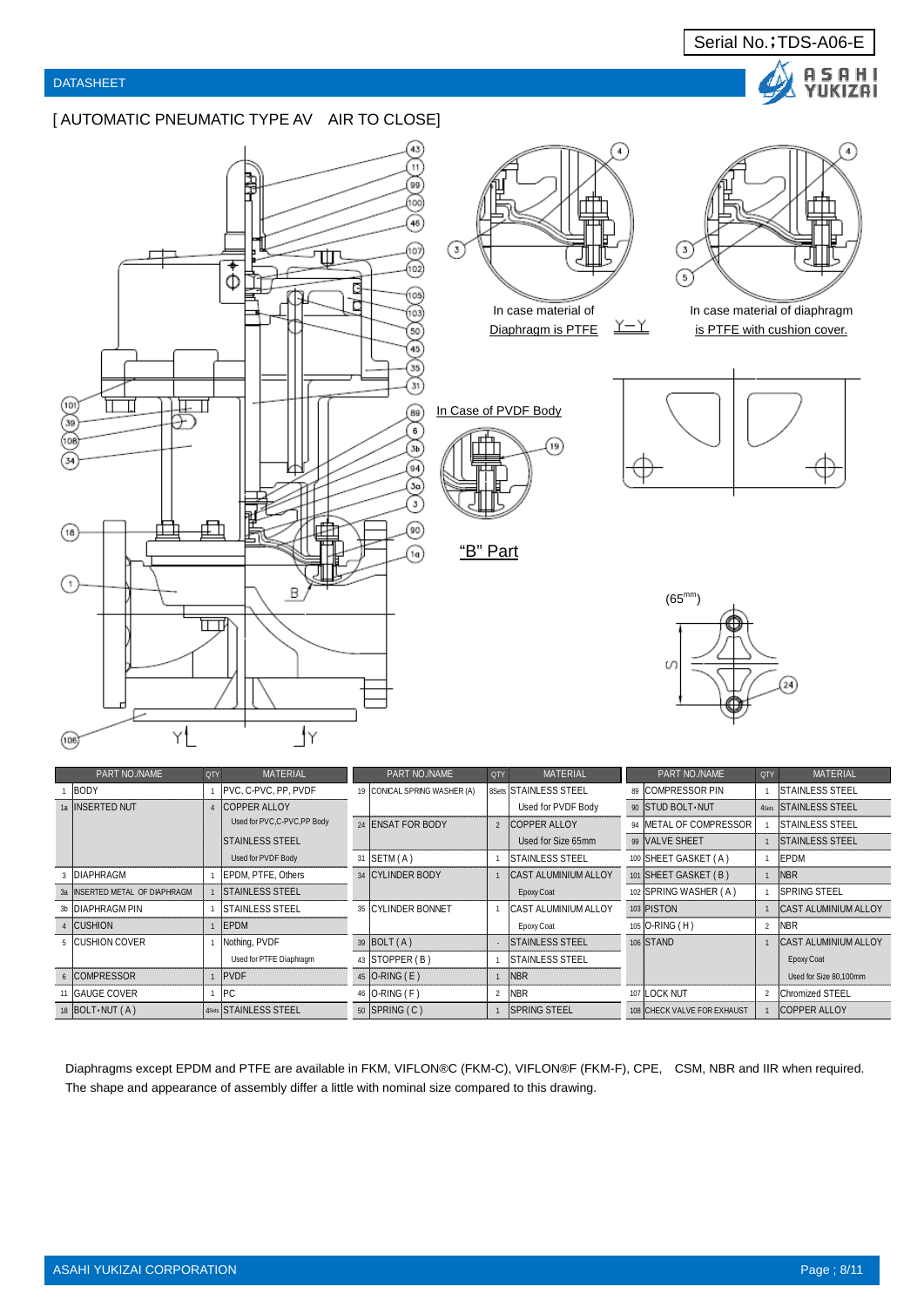# **Compatible Actuator**

Our original special plug shape reduces effects of fluid viscosity and allows for highly accurate flow control.

| <b>DOUBLE ACTING</b>      | AV-1DA | AV-2DA      | AV-3DA     | AV-4DA               | AV-5DA | AV-6DA | AV-7DA | <b>UNIT</b>              |  |  |  |
|---------------------------|--------|-------------|------------|----------------------|--------|--------|--------|--------------------------|--|--|--|
| <b>OPERATING PRESSURE</b> |        | MPa         |            |                      |        |        |        |                          |  |  |  |
| <b>AIR CONSUMPTION</b>    | 10.3   | 11.9        | 20.7       | 36.6                 | 67.3   | 87.3   | 214    | NI/OPEN & CLOSE (0.4MPa) |  |  |  |
| AIR SUPPLY BORE           |        |             | Rc1/4      |                      |        |        | Rc3/8  |                          |  |  |  |
|                           |        |             |            | <b>ACTUATOR TYPE</b> |        |        |        |                          |  |  |  |
| AIR TO OPEN               |        |             |            |                      |        |        |        | <b>UNIT</b>              |  |  |  |
|                           | AV-1AO |             | AV-2AO     | AV-3AO               | AV-4AO |        | AV-5AO |                          |  |  |  |
| OPERATING PRESSURE        |        | $0.4 - 0.6$ |            |                      |        |        |        |                          |  |  |  |
| AIR CONSUMPTION           | 10.6   |             | 15.9       | 34.3                 | 55.6   |        | 84.2   | NVOPEN & CLOSE (0.4MPa)  |  |  |  |
| AIR SUPPLY BORE           |        | Rc1/4       |            |                      |        |        |        |                          |  |  |  |
|                           |        |             |            |                      |        |        |        |                          |  |  |  |
| AIR TO CLOSE              | AV-1AS |             | AV-2AS     | AV-3AS               | AV-4AS |        | AV-5AS | <b>UNIT</b>              |  |  |  |
| <b>OPERATING PRESSURE</b> |        |             | <b>MPa</b> |                      |        |        |        |                          |  |  |  |
| <b>AIR CONSUMPTION</b>    | 9.4    |             | 11.7       | 26.5                 | 38.4   |        | 60.5   | NI/OPEN & CLOSE (0.4MPa) |  |  |  |
| AIR SUPPLY BORE           |        |             |            |                      |        |        |        |                          |  |  |  |

## OPTION COMBINATION

| COMBINATION NO.  |  |
|------------------|--|
| POSITIONER (E/P) |  |
| POSITIONER (P/P) |  |
| FILTER REGULATOR |  |

● indicates that the feature is provided as standard.

| <b>OPTION LIST</b>                         | <b>MANUFACTURER</b> | <b>BASIC SPECIFICATIONS</b>                                                             |
|--------------------------------------------|---------------------|-----------------------------------------------------------------------------------------|
| <b>FILTER REGULATOR</b>                    | IKONAN              |                                                                                         |
| <b>POSITIONER</b>                          | <b>YTC</b>          | - E/P: INPUT SIGNAL CURRENT DC 4-20 mA<br>P/P: INPUT SIGNAL AIR PRESSURE 0.02 - 0.1 MPa |
| <b>SPECIAL PAINTING</b><br>(ACTUATOR ONLY) | IASAHI YUKIZAI      | · POLYURETHANE PAINT                                                                    |





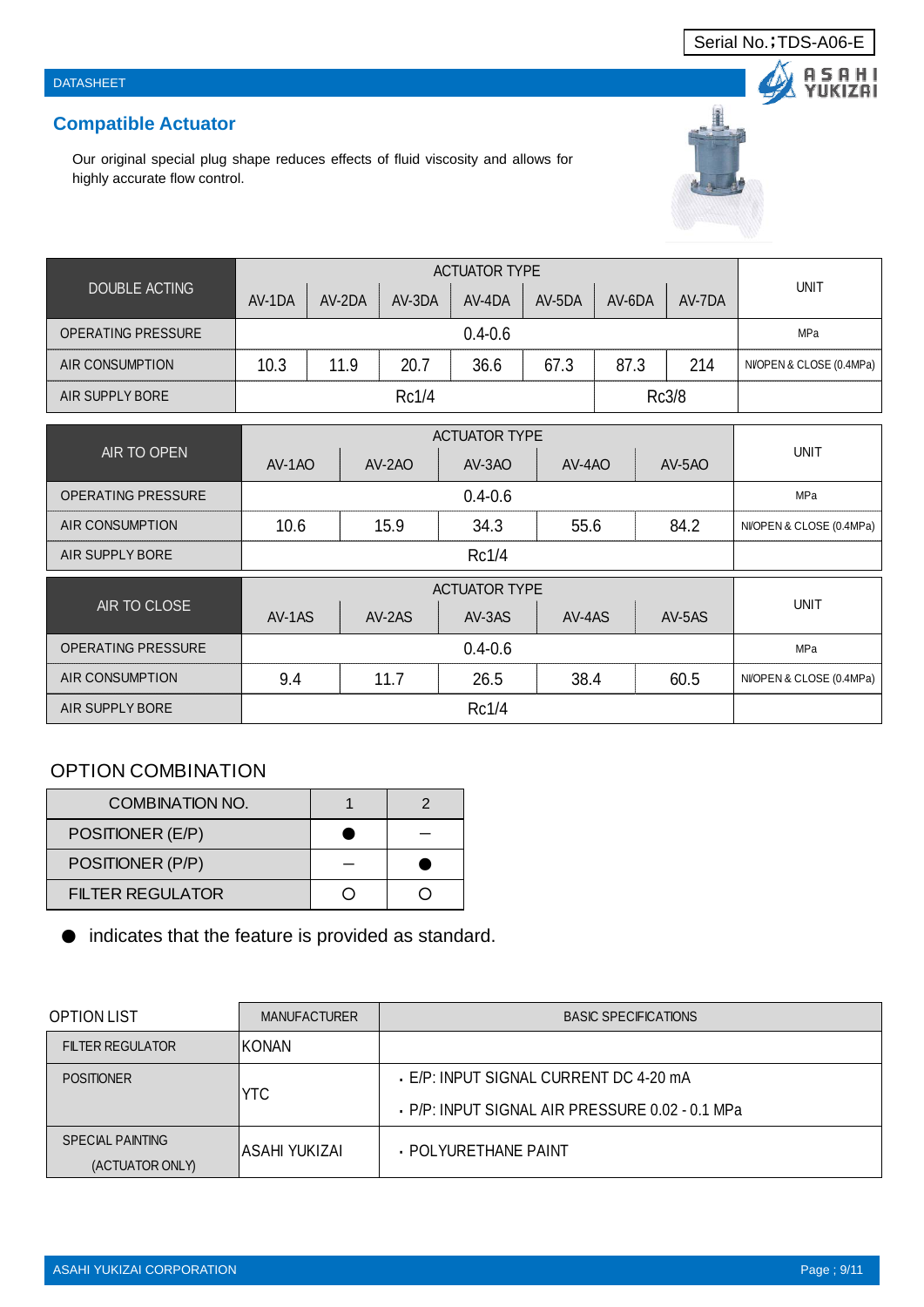# **Cv value for each opening degree**



Serial No.; TDS-A06-E

A S A H I<br>YUKIZAI

## FULL-OPEN Cv VALUE

| mm                           | 65   | 80  | 100 |
|------------------------------|------|-----|-----|
| inch                         | 21/2 | 3   |     |
| <b>FULL-OPEN</b><br>Cv VALUE | 85   | 115 | 185 |

## **Product weight**

| TYPE 14   AUTOMATIC PNEUMATIC TYPE AV ] |      |       |       |                      |             |       |       |             |             |              |       | Unit : kg                  |             |
|-----------------------------------------|------|-------|-------|----------------------|-------------|-------|-------|-------------|-------------|--------------|-------|----------------------------|-------------|
| mm                                      | inch |       |       | <b>DOUBLE ACTING</b> |             |       |       | AIR TO OPEN |             | AIR TO CLOSE |       |                            |             |
|                                         |      | U-PVC | C-PVC | <b>PP</b>            | <b>PVDF</b> | U-PVC | C-PVC | <b>PP</b>   | <b>PVDF</b> | U-PVC        | C-PVC | PP<br>16.0<br>23.0<br>43.0 | <b>PVDF</b> |
| 65                                      | 21/2 | 10.0  | 10.0  | 9.0                  | 10.5        | 22.5  | 22.5  | 21.5        | 23.0        | 17.0         | 17.0  |                            | 17.5        |
| 80                                      | 3    | 12.0  | 12.0  | 10.5                 | 12.5        | 34.5  | 34.5  | 33.0        | 35.0        | 24.5         | 24.5  |                            | 25.0        |
| 100                                     | 4    | 19.0  | 19.0  | 16.5                 | 19.5        | 61.0  | 61.0  | 58.5        | 61.5        | 45.5         | 45.5  |                            | 46.0        |